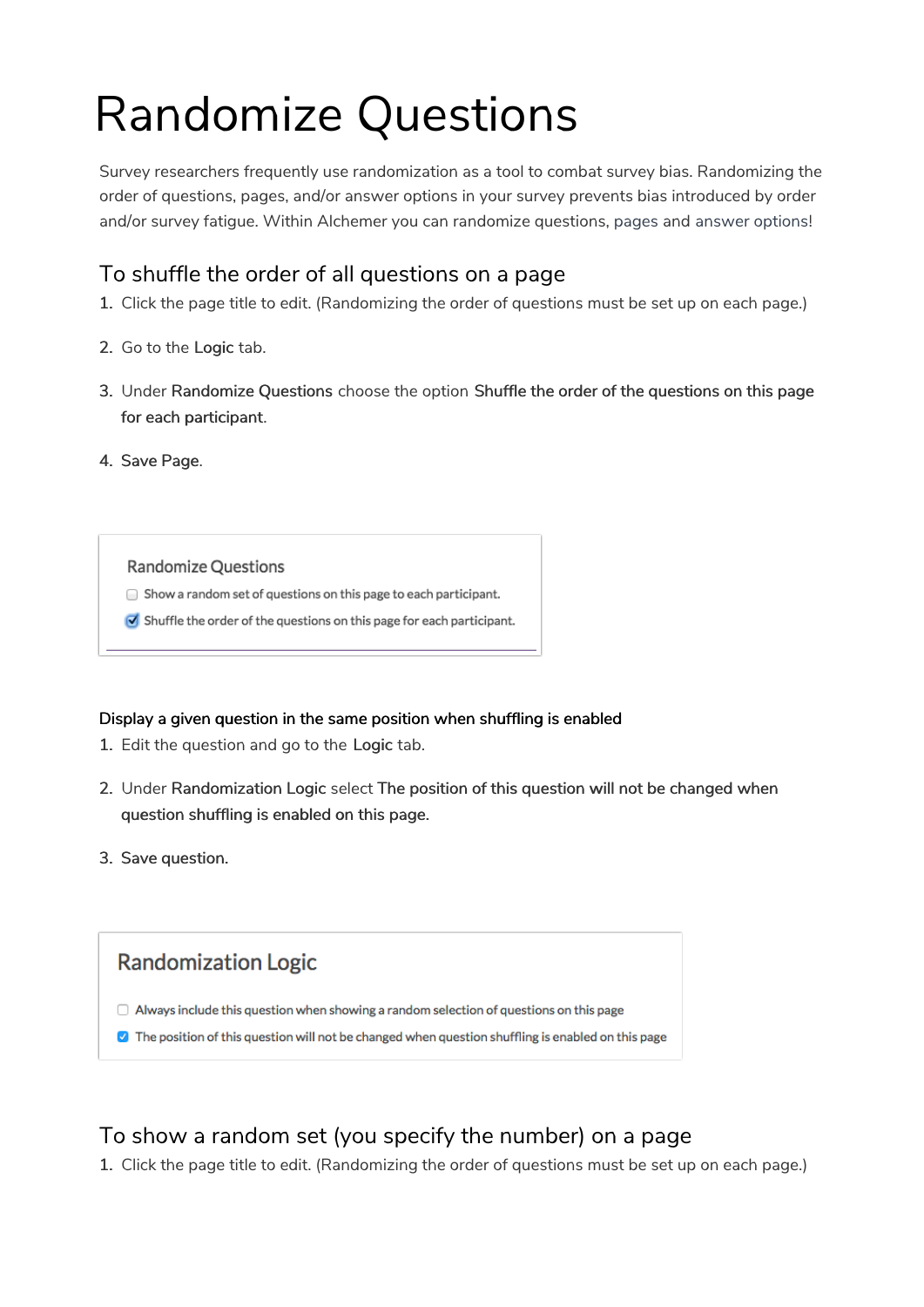- 2. Go to the Logic tab.
- 3. Under Randomize Questions choose the option Show a random set of questions on this page to each participant.
- 4. Enter the number of questions per set you wish to display.
- 5. Save Page.

**Randomize Questions** Show a random set of questions on this page to each participant.  $\overline{2}$ questions per set  $\Box$  Shuffle the order of the questions on this page for each participant.

Note: This setting will not randomize Text / Instruction Elements. Text / Instruction elements will always show when this randomization setting is used.

#### Always show a given question when a random selection is shown

- 1. Edit the question and go to the Logic tab.
- 2. Under Randomization Logic select Always include this question when showing a random selection of questions on this page.
- 3. Save question.

## **Randomization Logic**

- Always include this question when showing a random selection of questions on this page
- $\Box$  The position of this question will not be changed when question shuffling is enabled on this page

## What should I know about randomization?

- All built-in randomization features in Alchemer utilize true randomization, meaning it will not ensure even representation of elements. Our Programming Services team can assist with balanced customization if you wish!
- Randomization only affects what respondents see while they are taking your survey. The collected data will still show up in reports and exports in the order you have specified in the